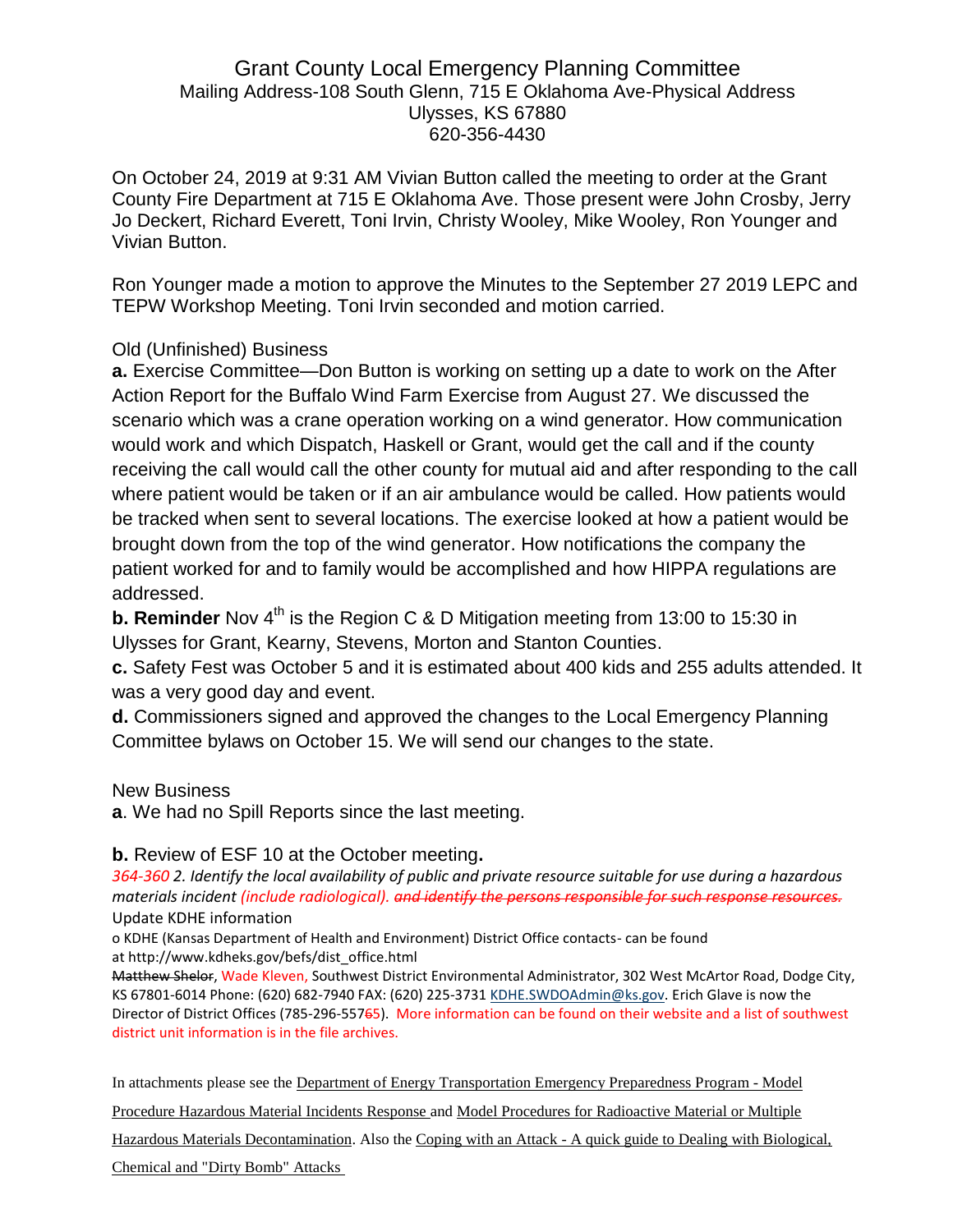Videos can be viewed at [https://www.energy.gov/em/services/waste-management/packaging-and-](https://www.energy.gov/em/services/waste-management/packaging-and-transportation/transportation-emergency-preparedness/doe)

[transportation/transportation-emergency-preparedness/doe](https://www.energy.gov/em/services/waste-management/packaging-and-transportation/transportation-emergency-preparedness/doe)

## *367-363 Describe the process of identifying the regulated facility's emergency Coordinator, identify up to date contact information and reference emergency response plans.*

*5. Describe the process of identifying the regulated facility's emergency coordinator and how the facility's emergency response plan will be incorporated* 

The Tier II information has the person to call in an emergency. The Incident Commander will work with the facility's emergency coordinator or representative to coordinate the response to the incident to include the facility's emergency response plan and the Incident Commander's standard operating guidelines. Responders do not enter the facility without a representative of the organization or company. The Kansas Pipeline Association has a meeting every year and gives out a book of information on companies in their association. It has a Quick Reference Guide with phone numbers for those companies and information on pipeline emergencies.

## *369-365 Describe the process for the identification and determination of evacuation routes and shelter-inplace methods for Hazardous Material Incidents.*

#### *7. Identify evacuation routes from risk areas surrounding regulated facilities*

Normal Evacuation routes are identified in ESF #1 - Transportation. The Incident Commander or operations section chief will determine the best evacuation route to use. Evacuation routes will depend on the winds at the time of the accident. Traffic will be routed to the closest paved roads away from the incident. Shelter –in-place information could be accomplished through a combination of different media including, but not limited to: Emergency Alert System (EAS) notifications over radio/television stations and NOAA radio, Grant County Webpage, social media, paging systems for responders and the hearing impaired, public address equipment on fire and police vehicles, and door to door notifications, when feasible. If the warning or notification concerns the schools and its students we may be able to utilize the schools' notification system. Shelter-in-Place information is in the file archive of the plan.

## *372-368 3. Describe procedures for warning the public of a hazmat incident or radiological release in coordination with ESF 15*

## 374-370 Identify and describe multiple methods of public warning for Hazardous Material Incidents. Public Warning and Notification

Any wide-scale public warning will be accomplished through a combination of different media including, but not limited to: Emergency Alert System (EAS) notifications over radio/television stations and NOAA radio, paging systems for responders and the hearing impaired, public address equipment on fire and police vehicles, and door to door notifications, when feasible. County and/or City Social Media sites could be used. If the warning or notification concerns the schools and its students we may be able to utilize the schools' notification system.

These items were discussed and Jerry Jo Deckert made a motion to update these items in ESF 10 and Ron Younger seconded and motion carried.

The group also looked at the Capability Synopsis Workbook and talked about the information we need to fill it out. We also looked at the EOPmapper program.